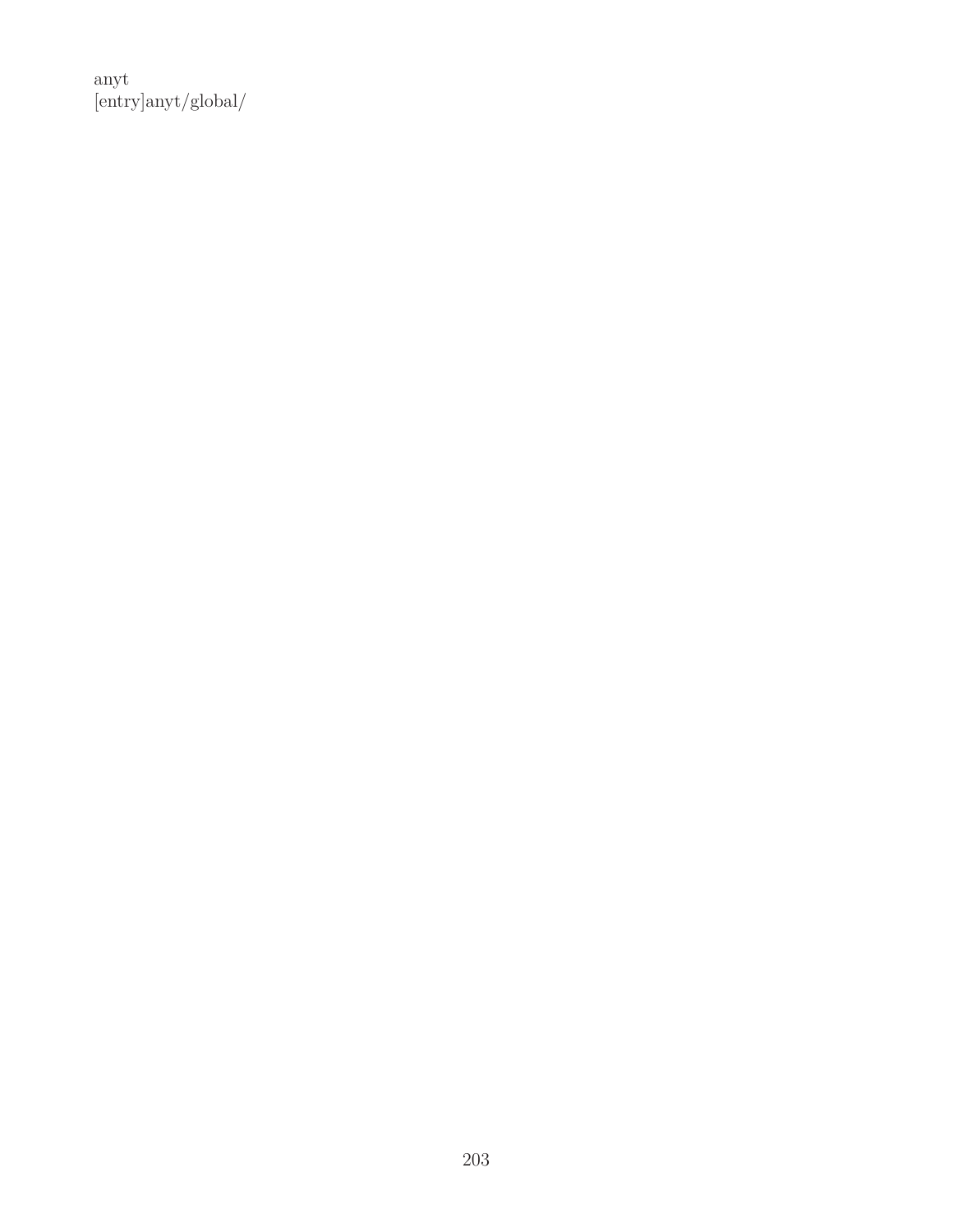# **Chapter 15**

# **Circle packing for planar graphs**

By Sariel Har-Peled, April 8, 2018<sup>®</sup> Version: 0.1

This is an early draft of a new chapter. Read at your own typeril, So, in productive subjects, Out of the trunk, the branches grow; out of grow the chapters.

Here, prove one of the most surprising results about planar graphs: A planar, graph graph and melized as a set of disks, where each disk represents a vertex, and two disks touch if and only if the two vertices are connected by an edge in the original graph. See [Figure 15.1](#page-2-0) for some examples.

# **15.1. Introduction, and the game of whac-an-angle**

### **15.1.1. The basic idea**

Consider a triangulation (i.e., a maximal planar graph with no parallel edges or self loops)  $G = (V, E)$  with *n* vertices, where  $V = \{v_1, \ldots, v_n\}$ . Such a triangulation has  $m = 3n - 6$  edges and  $2n - 4$  faces, see [Lemma 15.5.1.](#page-9-0) Furthermore, assume we are given a planar embedding of this triangulation. Let  $F = \{f_1, \ldots, f_{2n-4}\}$  be the set of faces of this graph (they are all triangles) in the embedding of G under consideration. Imagine that we all triangles), in the embedding of *G* under consideration. Imagine that we assigned radius  $r_i$  to  $v_i$ , for  $i = 1, ..., n$ . For a triangular face  $\Delta v_i v_j v_k$  of this graph if we place three disks with radii  $r_i$ ,  $r_j$  and force them to touch each graph, if we place three disks with radii  $r_i$ ,  $r_j$ ,  $r_k$ , and force them to touch each other they uniquely define their *induced triangle* (having edges of length other, they uniquely define their *induced triangle* (having edges of length  $r_i + r_j$ ,  $r_j + r_k$ ,  $r_i + r_k$ ), and let  $\triangle(r_i, r_j, r_k)$  denote this triangle, see figure on the right. In particular, one can compute the angles of this triangle explicitly as right. In particular, one can compute the angles of this triangle explicitly as a function of these radii[②](#page-1-1).



**Small and big angles.** So, imagine such a vertex v, and let  $\psi(\nu)$  be the *total angle*<sup>3</sup> at v. That is, it is the sum of the angles at v in the induced triangles adjacent to v. Think about these triangles as being made of cardboard, and imagine gluing them together along their matching edges around v in the plane. If the total angle of v (i.e.,  $\psi(\nu)$ ) is smaller than  $2\pi$  then we get a gap. If the total angle is larger than  $2\pi$ , then things wrap around. See [Figure 15.3.](#page-3-0)

Let us be lucky. If we are lucky and the angle around v is exactly  $2\pi$  then all its induced triangles can be drawn in the plane around it. Furthermore, if the total angles of *all* the internal vertices each add exactly to  $2\pi$ , then its not hard, although it requires a proof, to show that we found the desired embedding (indeed, start with such a triangle as above, and start tiling the plane gluing adjacent triangles together, and argue that this tilling is consistent).

<span id="page-1-0"></span> $^{\circ}$ This work is licensed under the Creative Commons Attribution-Noncommercial 3.0 License. To view a copy of this license, visit <http://creativecommons.org/licenses/by-nc/3.0/> or send a letter to Creative Commons, 171 Second Street, Suite 300, San Francisco, California, 94105, USA.

<span id="page-1-1"></span><sup>②</sup>What is really meant is that somebody can compute these angles, but the author is planning to keep his principle of avoiding such competent people at all costs. Nobody should compromise on competence when laziness suffices.

<span id="page-1-2"></span><sup>③</sup>Total angle is like total war, but for angles.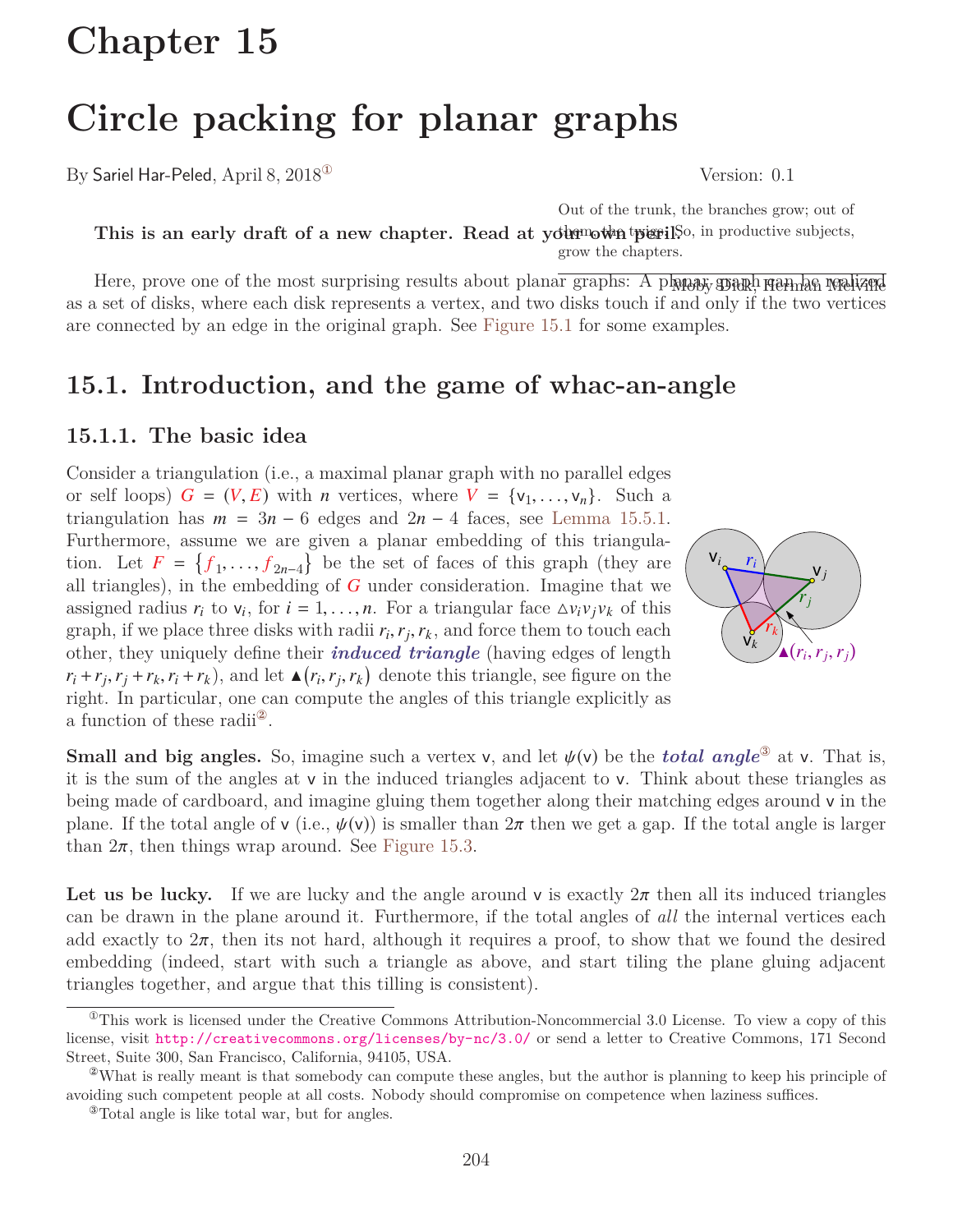<span id="page-2-0"></span>

Figure 15.1: Examples of circle packing realization of planar graphs. As the bottom example shows, such realizations are not necessarily unique. Figures generated using an open source program [https:](https://github.com/seub/CirclePackings) [//github.com/seub/CirclePackings](https://github.com/seub/CirclePackings), written by Benjamin Beeker and Brice Loustau.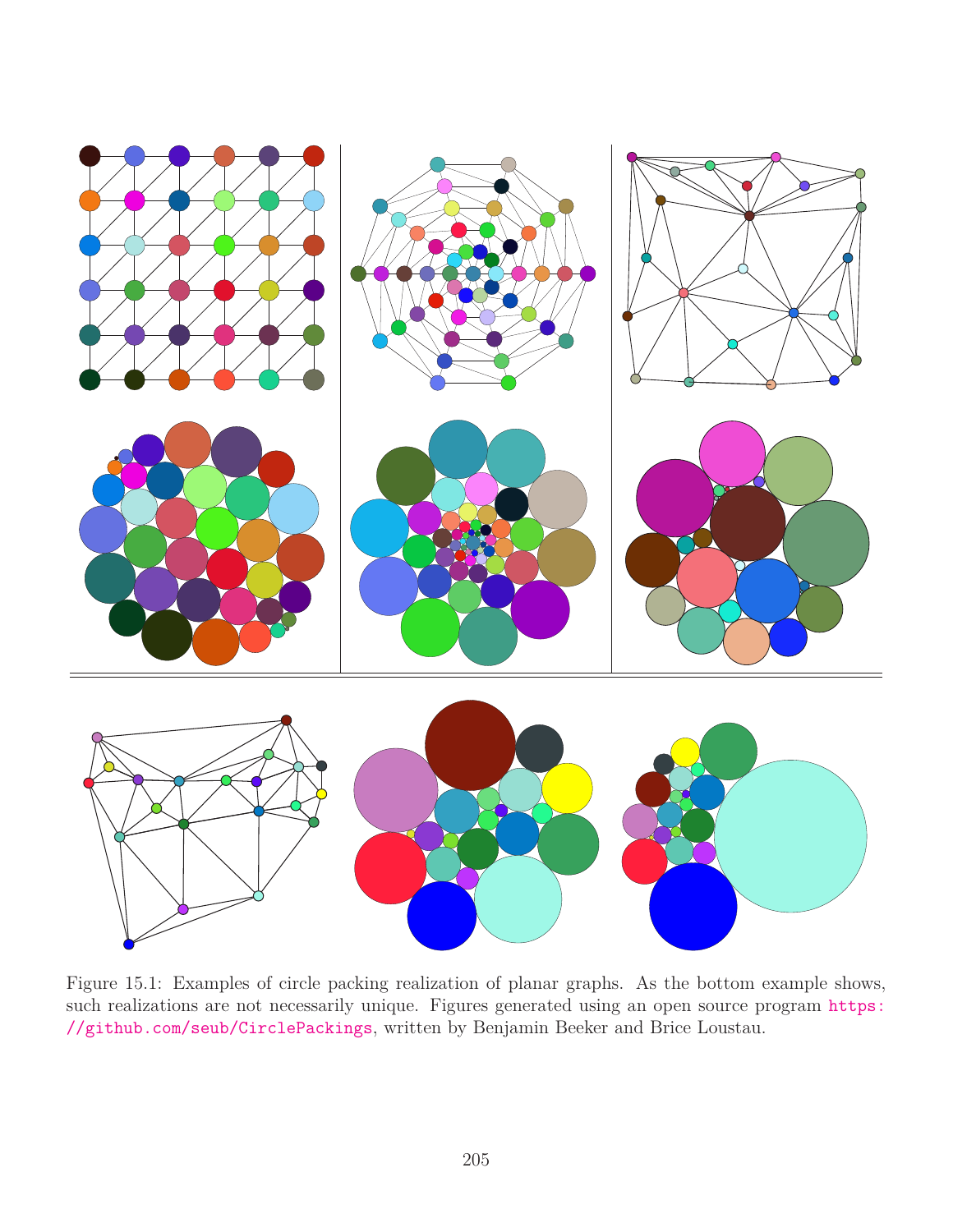<span id="page-3-1"></span>

Figure 15.2: The effect of changing the radius of one disk in a triangle on the angle at the corresponding vertex.

<span id="page-3-0"></span>

Figure 15.3: The change in the angle around a vertex as a function of its radius (while all other radii are fixed). There is always a choice of a radius such that the total angle around a vertex is exactly  $2\pi$ . If the total angle is too small, then the realized triangulation has a gap around the vertex. Similarly, if the total angle is too large, the triangulation wraps around itself at the vertex.

**Fixing the angles.** Consider a vector  $r = (r_1, \ldots, r_n)$  of radii. For  $i = 1, \ldots, n$ , let  $\psi_i$  be the total angle at  $v_i$  As stated above, if  $\psi_i < 2\pi$ , then  $v_i$  has an angle deficit. In particular, shrinking  $r_i$  (while leaving the radii of all the other vertices fixed) increases  $\psi_i$ , see [Figure 15.2.](#page-3-1) As such, we can increase it till<br> $\psi_i = 2\pi$  see Figure 15.3. Similarly if  $\psi_i > 2\pi$  then enlarging r. decreases  $\psi_i$ , and we can do this till  $\psi_i = 2\pi$ , see [Figure 15.3.](#page-3-0) Similarly, if  $\psi_i > 2\pi$  then enlarging  $r_i$  decreases  $\psi_i$ , and we can do this till  $\psi_i - 2\pi$  $\psi_i = 2\pi$ .

It is now natural to try and play a whac-an-angle game, where we repeatedly fix each angle by increasing or decreasing its associated radius as described above. The problem of course is that as we change the radius of a vertex v, the other angles in the induced triangle containing v might get ruined. To this end, we will use a more careful strategy to play with radii.

The other challenge is to argue that such a whac-an-angle game converges. While this works (see bibliographical notes), we will take a more existential approach – we prove that the mapping between vector of radii to angles, map some radii vector to the desired circle embedding, thus implying the result.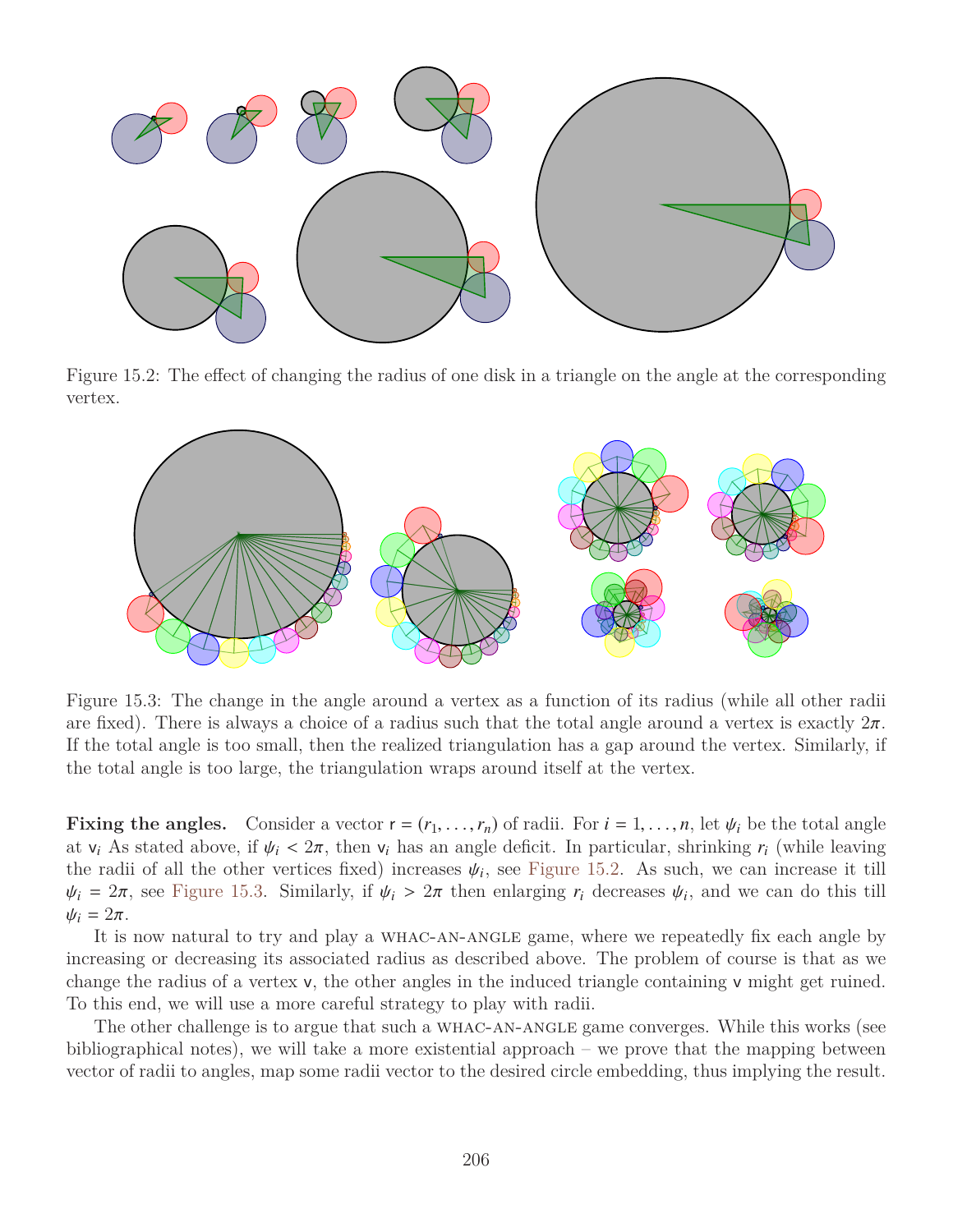#### **15.1.2. Mapping from radii vector to angles vector**

Since the planar graph under consideration is a triangulation (i.e., all faces are triangles), it follows that it has 2*n* − 4 faces, see [Lemma 15.5.1.](#page-9-0) Consider the sum of the induced angles, and observe that

$$
\sum_{i=1}^{n} \psi_i = \sum_{j=1}^{2n-4} \pi = (2n-4)\pi,
$$

as every induced triangle contributes  $\pi$  to this sum (note, that somewhat bizarrely, for the outer face we take the inner angles of this triangle as its angles – this technicality would cause us a minor headache shortly). For the sake of concreteness, let us consider only radii vectors  $r = (r_1, \ldots, r_n)$  that have the property that  $||r||_1 = \sum_i r_i = 1$  and furthermore, we want the outer triangle of this triangulation to be a regular triangle; that is, we require that the angles of the outer triangle are  $60^{\circ} = \pi/30$ . The former constraint induces the *open* simplex

$$
\Delta = \left\{ \mathbf{r} = (r_1, \dots, r_n) \in \mathbb{R}^n \; \middle| \; r_1 > 0, r_2 > 0, \dots, r_n > 0, \text{ and } \sum_i r_i = 1 \right\}. \tag{15.1}
$$

Given a vector **r**, it induces for each vertex  $v_i$  an angle  $\psi_i$ . In particular, let

<span id="page-4-4"></span><span id="page-4-1"></span>
$$
\widehat{\sigma}(\mathbf{r}) = (\psi_1, \dots, \psi_n) : \Delta \to \mathbb{R}^n
$$
\n(15.2)

denote this mapping. Our purpose is to show that there exists a vector  $r \in \Delta$ , such that  $\widehat{\sigma}(r)$  maps to a point where all its coordinates are  $2\pi$ . This is not quite correct, as the three vertices of the outer face are going to have different angles around them (i.e.,  $\neq 2\pi$ ) in the final realization. In particular, assume that these three vertices are  $v_1, v_2, v_3$ , and we require that  $\psi_1 = \psi_2 = \psi_3 = 2\pi/3$ , see [Remark 15.1.1](#page-4-0) below. That is, our purpose is to prove that there exists a vector  $r^* \in \Delta$ , such that

<span id="page-4-2"></span>
$$
\widehat{\sigma}(\mathbf{r}^*) = \eta = \left(\frac{2\pi}{3}, \frac{2\pi}{3}, \frac{2\pi}{3}, 2\pi, \dots, 2\pi\right). \tag{15.3}
$$

The range of the mapping  $\hat{\sigma}$  is the open simplex

$$
\Psi = \left\{ (\psi_1, \dots, \psi_n) \in \mathbb{R}^n \middle| \psi_1 > 0, \psi_2 > 0, \dots, \psi_n > 0, \text{ and } \sum_i \psi_i = (2n - 4)\pi \right\}.
$$
 (15.4)

<span id="page-4-0"></span>Remark 15.1.1. The reader is probably confused by the angle  $2\pi/3$  required of the outer vertices. What we want for the outer vertices is that their angle is  $\pi/3$ . However, there is also the outer face of *G*, which in the final realization is going to be a regular triangle which is (conceptually) the union of all the other realized triangles (i.e., it is the back face of the realization) and has angle  $\pi/3$ . As such, the total angle in these outer vertices is twice bigger.

#### <span id="page-4-3"></span>**Lemma 15.1.2.** *The mapping*  $\hat{\sigma} : \Delta \rightarrow \Psi$  *is one-to-one.*

*Proof:* Consider a triangle  $v_i v_j v_k$  and its contribution to the angles  $\psi_i$ ,  $\psi_j$ ,  $\psi_k$ . If we increase *r<sub>i</sub>* (and leave  $r_i$  and  $r_k$  the same or decrease them), then by the argument above  $\psi_i$  decreases, and  $\psi_i + \psi_k$  increases. Similarly, if we increase  $r_i$  and  $r_j$ , but keep  $r_k$  the same or decrease it, then, again,  $\psi_i + \psi_j$  would decrease but  $\psi_i$ , would increase but  $\psi_k$  would increase.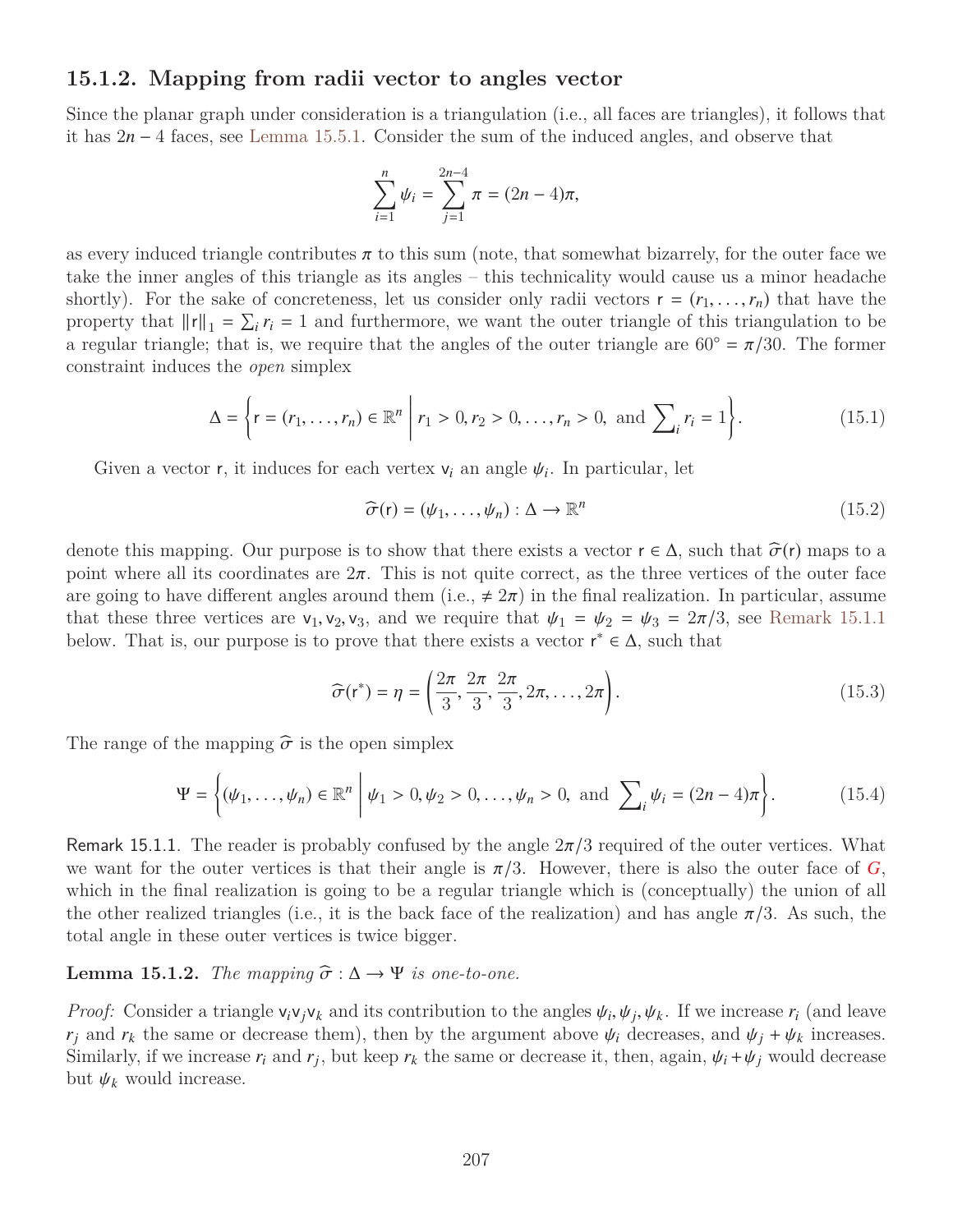

Figure 15.4: The incredibly shrinking triangle.

In particular, consider two different vectors  $\mathbf{r}, \mathbf{r}' \in \Delta$ . Let *I* be the set of vertices  $v_i$ , such that  $\mathbf{r}'_i$ <br>or the set of vertices in *I* contributes the same quantity to the sum  $i' > r_i$ . Clearly, a triangle with all vertices in *I* contributes the same quantity to the sum

$$
S(r) = \sum_{i \in I} \psi_i(r) = \sum_{\Delta \in \text{faces}(G)} \sum_{\substack{\mathsf{v}_i \in V(\Delta) \\ i \in I}} \Delta \mathsf{v}_i(\Delta, r)
$$

and corresponding sum  $S(r')$ , where  $\mathcal{L}v_i(\Delta, r)$  denotes the angle of  $v_i$  in the triangle  $\Delta$  (when realizing  $\Delta$  according to the radii of r) according to the radii of r).

So, consider a mixed triangle  $\Delta$  that has exactly one vertex  $\mathsf{v}$  in *I*. Then, the radius at  $\mathsf{v}$  increases (as we moved from  $r$  to  $r'$ ) and the other two radii are no bigger. But then, the angle of  $v$  in this triangle has decreased, and the contribution of this triangle to  $S(r')$  had decreases compared to  $S(r)$ .

Similarly, if a mixed triangle  $\Delta$  contains exactly two vertices  $v_i$ ,  $v_j$  with indices in *I*, then the angle<br>the third vertex of  $\Delta$  must have increased implying that the contribution of angles of  $\Delta$  to  $S(r')$  is at the third vertex of  $\Delta$  must have increased, implying that the contribution of angles of  $\Delta$  to  $S(r')$  is smaller than their contribution to *S*(r).

The given graph is connected,  $||\mathbf{r}'||_1 = ||\mathbf{r}||_1 = 1$ , and thus there must be such a mixed triangle, which implies that  $S(r') < S(r)$ . Since  $S(r)$  is a sum of some fixed coordinates of  $\hat{\sigma}(\cdot)$ , we conclude that  $\hat{\sigma}(r) \neq \hat{\sigma}(r')$  as claimed  $\widehat{\sigma}(\mathsf{r}) \neq \widehat{\sigma}(\mathsf{r}')$  $\blacksquare$ ), as claimed.

**Observation 15.1.3.** *The proof of the above lemma implies the following. Consider any two vectors*  $\mathbf{r} = (r_1, \ldots, r_n), \mathbf{s} = (s_1, \ldots, s_n) \in \Delta$ , and let  $J = \{i \mid s_i < r_i\}$  be the set of indices of the vertices that their *radius shrinks as we move from* r *to* s*. Then, we have*

<span id="page-5-0"></span>
$$
\sum_{i \in J} \psi_i(\mathbf{r}) < \sum_{i \in J} \psi_i(\mathbf{s}).\tag{15.5}
$$

<span id="page-5-3"></span>Definition 15.1.4. For an embedded planar graph *G*, and a set of vertices  $X \subseteq V(G)$ , let  $\mathcal{F}(X)$  denote the set of *incident faces*; that is, the set of all faces of *G* that are adjacent to vertices of *X*.

<span id="page-5-2"></span>**Lemma 15.1.5.** *Let*  $s = (s_1, ..., s_n) \in \partial \Delta$  *(see Eq. [\(15.1\)](#page-4-1)), and let*  $I = \{i \mid s_i = 0\}$ *. Then, we have* 

<span id="page-5-1"></span>
$$
\lim_{\substack{r \to s \\ r \in \Delta}} \sum_{i \in I} \psi_i(r) = |\mathcal{F}(I)| \pi,
$$
\n(15.6)

where  $\mathcal{F}(I)$  *is the set of faces of G that are incident to the vertices of I.* 

*Proof:* Consider a triangle  $\Delta = \Delta v_i v_j v_k$ . If all the vertices of  $\Delta$  have indices in *I*, then the triangle always contribute  $\pi$  to the summation in the limit. As such, we need to concern ourselves only with mixed triangles.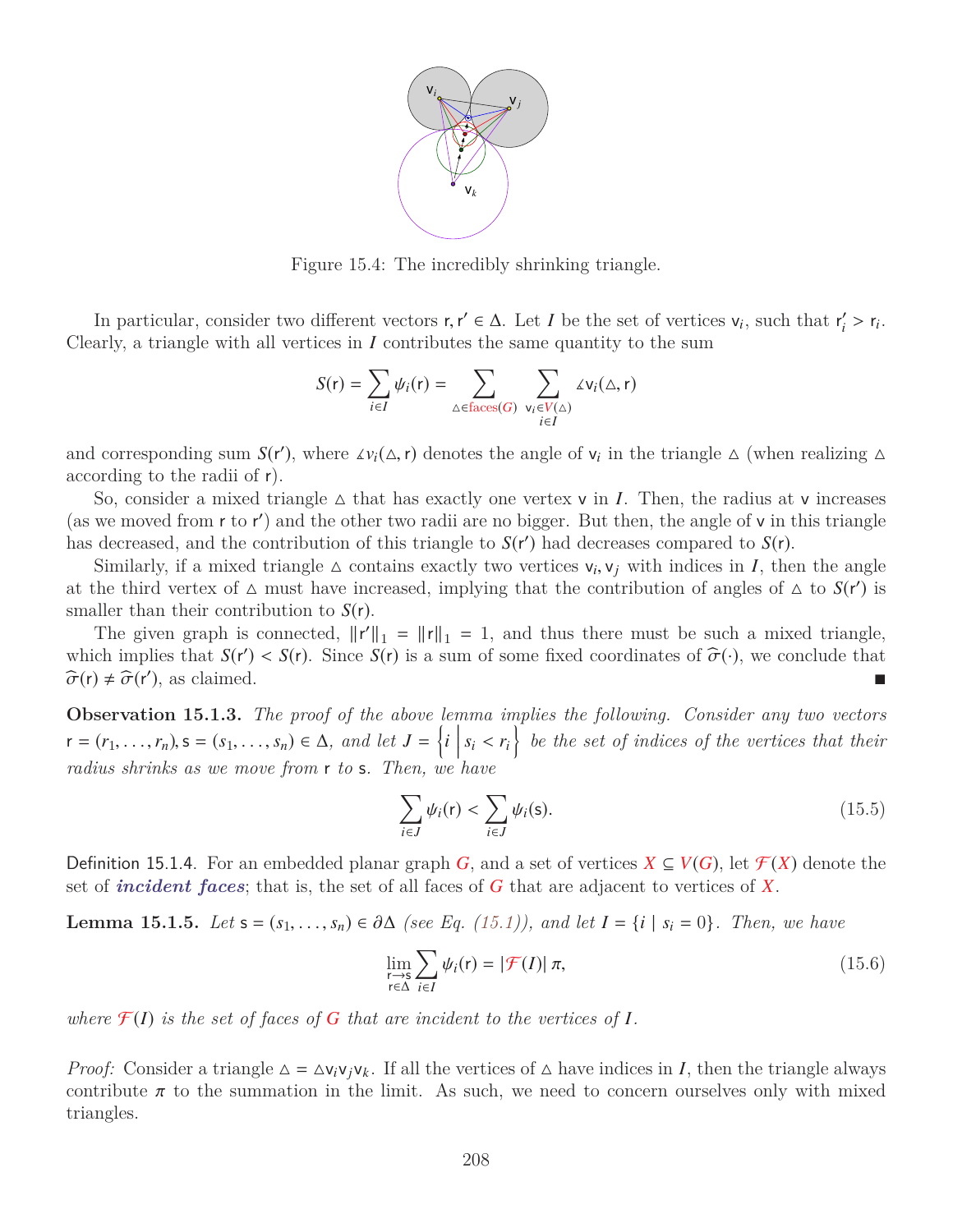So imagine a mixed triangle with one angle in *I*. That is  $r_i$  and  $r_i$  remain the same, but  $r_k$  tends to zero. Clearly, the angle of  $v_k$  in  $\triangle(r_i, r_j, r_k)$  tends to  $\pi$ , see [Figure 15.4.](#page-9-1) Similarly, if both  $r_j$  and  $r_k$  tends to zero. (but *r*<sub>i</sub> remains the same) then the total angles adjacent to these two vertices in  $\triangle(r,$ to zero (but  $r_i$  remains the same), then the total angles adjacent to these two vertices in  $\blacktriangle(r_i, r_j, r_k)$ <br>tends to  $\pi$ . That is vertices with radii tending to zero "suck" all the total angle in the triangle out of tends to  $\pi$ . That is, vertices with radii tending to zero "suck" all the total angle in the triangle out of the other vertices in the triangle.

Thus, the total angle of these incredibly shrinking vertices, is just the total number of triangles they participate it (multiplied by  $\pi$ , naturally), as the sum of angles in these triangle move to the vertices in *I*, thus implying the claim.

Consider a configuration  $r = (r_1, \ldots, r_n) \in \Delta$ , and an arbitrary set of indices  $I \subseteq \{1, \ldots, n\}$ , such that  $\alpha = \sum_{i \notin I} r_i > 0$ . If we decrease all the radii of the vertices in *I* to zero, and scale the remaining coordinate then we reach the configuration  $\epsilon = (s_1, \ldots, s_n) \in \partial \Lambda$  where coordinate, then we reach the configuration  $\mathbf{s} = (s_1, \ldots, s_n) \in \partial \Delta$ , where

$$
s_i = \begin{cases} 0 & i \in I, \\ r_i/(1-\alpha) & \text{otherwise.} \end{cases}
$$

(As such,  $\|\mathbf{s}\|_1 = \|\mathbf{r}\|_1 = 1$ .) As a concrete way to do this, consider the "moving" point  $p(t) = (1-t)\mathbf{r} + t\mathbf{s}$ , as *t* moves from 0 to 1. Clearly, during this motion, all the radii in *I* decreases, and all the other ones increases. Combining Eq. [\(15.5\)](#page-5-0) and Eq. [\(15.6\)](#page-5-1), we have that

$$
\sum_{i\in I}\psi_i(\mathsf{r})<\sum_{i\in I}\psi_i(\mathsf{s})\leq |\mathcal{F}(I)|\,\pi.
$$

Since this holds for any *I*, and any angle vectors that might be generated, this naturally gives rise to the following open polytope:

<span id="page-6-0"></span>
$$
\mathcal{P} = \bigcap_{I \subset \{1,\ldots n\}} \left\{ (\psi_1,\ldots,\psi_n) \in \Psi \middle| \sum_{i \in I} \psi_i < |\mathcal{F}(I)| \pi \right\},\
$$

see Eq. [\(15.4\)](#page-4-2).

Let us summarize:

- (A)  $\hat{\sigma} : \Delta \to \mathcal{P}$  is one-to-one [\(Lemma 15.1.2\)](#page-4-3).
- (B)  $\hat{\sigma}$  is continuous (by construction).
- (C)  $\hat{\sigma}$  maps (in the limit) the boundary of  $\Delta$  into the boundary of  $\varphi$  (by [Lemma 15.1.5\)](#page-5-2).
- (D)  $\hat{\sigma}$  is onto this is implies by the above properties and [Lemma 15.2.2](#page-7-0) below. The statement of the lemma is about mapping between open balls, but it applies to the open sets at hand, since they are convex and open.

We are almost done – we need to just verify that our favorite point is indeed in  $\mathcal{P}$ .

**Lemma 15.1.6.** *The point*  $\eta = \left(\frac{2\pi}{3}, \frac{2\pi}{3}, \frac{2\pi}{3}, 2\pi, ..., 2\pi\right) \in \mathcal{P}$ .

*Proof:* Well,  $\eta \in \Psi$ , as the sum of its angles is  $2\pi(n-3) + 2\pi = (2n-4)\pi$ , as desired. So, consider a proper subset of *I* of  $\{1, \ldots, n\}$ . If  $\mathcal{F}(I)$  includes all the vertices of *G*, then the associated inequality of *P* holds trivially, as  $|\mathcal{F}(I)| = 2n - 4$  in this case.

For *I* to miss some face of *G* it must be that  $|I| \leq n-3$ . It is not hard to show that in this case  $|\mathcal{F}(I)| > 2|I|$ , see [Lemma 15.2.1](#page-7-1) below. We conclude that  $\sum_{i \in I} \eta_i \leq 2\pi |I| < |\mathcal{F}(I)| \pi$ , thus implying that  $n \in \mathcal{P}$ that  $\eta \in \mathcal{P}$ .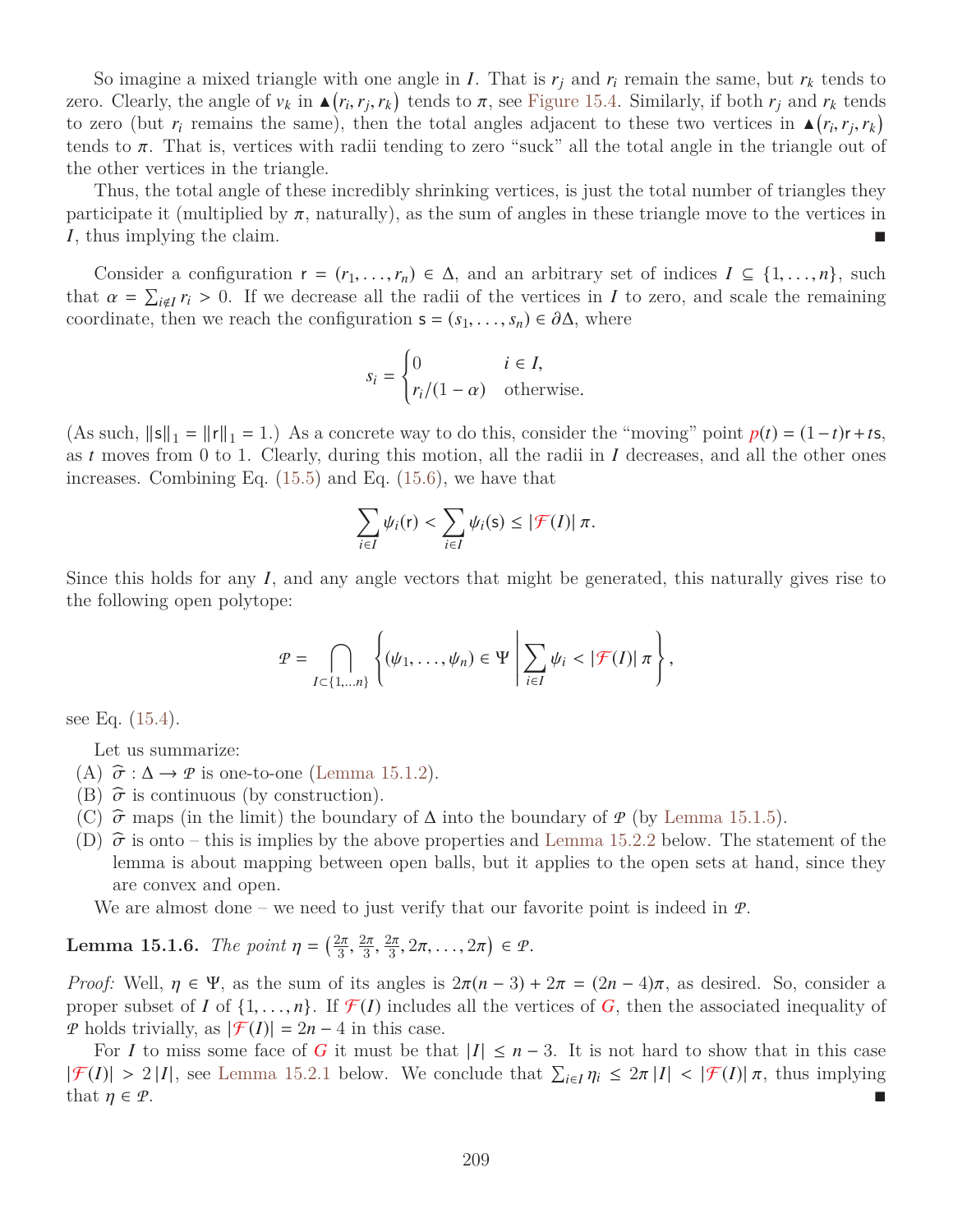#### **15.1.2.1. The result**

**Theorem 15.1.7 (Circle packing theorem).** Let  $H = (V, E)$  be a finite simple planar graph. Then *H can be realized by a set of interior-disjoint disks, where every disk corresponds to a vertex, and two disks touch, if and only if the corresponding vertices has an edge between them in the original graph.*

*Proof:* We embed *H* in the plane in linear time [Theorem 15.5.2.](#page-9-2) We add edges to *H* till it becomes maximal planar graph, see [Lemma 15.5.3.](#page-9-3) We introduce a new vertex in the middle of every added edge, and again add edges till this graph becomes a maximal planar graph. Let *G* be the resulting graph, and let *n* be the number of its vertices (note, that we have at hand a planar embedding of *G*).

We now apply the approach described above to *G*. We assign radii to its vertices, and define a mapping  $\hat{\sigma}$ , see Eq. [\(15.2\)](#page-4-4), from the radii configuration to the associated angle configuration. By [Lemma 15.1.6,](#page-6-0) the desired realization  $\eta = \left(\frac{2\pi}{3}, \frac{2\pi}{3}, \frac{2\pi}{3}, 2\pi, \ldots, 2\pi\right) \in \mathcal{P}$ . The mapping  $\hat{\sigma} : \Delta \to \mathcal{P}$  is one<br>to one (Lemma 15.1.2) and onto (by Lemma 15.2.2). As such  $\hat{\sigma}$  has an inverse func to one [\(Lemma 15.1.2\)](#page-4-3) and onto (by [Lemma 15.2.2\)](#page-7-0). As such,  $\hat{\sigma}$  has an inverse function, and the point  $\hat{\sigma}^{-1}(n)$  is the desired configuration of radii that generates a valid embedding of G as a circle packing bσ Finally, we delete all the circles corresponding to vertices added above. Clearly, what remains is a circle  $\sigma^{-1}(\eta)$  is the desired configuration of radii that generates a valid embedding of *G* as a circle packing. packing of the original graph *H*.

## **15.2. Some helper lemmas**

#### **15.2.1. Number of triangles induced**

<span id="page-7-1"></span>**Lemma 15.2.1.** *Let G be an embedded triangulation with n vertices, and let*  $X \subseteq V(G)$  *be a set of vertices such that*  $|X| \leq n-3$ *. Then the set of incident faces*  $\mathcal{F}(X)$  *is of size*  $> 2 |X|$  *(see [Definition 15.1.4\)](#page-5-3).* 

*Proof:* If there is an edge  $e = uv \in E(G)$  with both endpoints  $u, v \in X$ , then contract this edge – this deletes two triangles in  $\mathcal{F}(X)$ , and decreases the size of X by one (as X replaces the two vertices  $u, v$ by a new merged vertex). In the end of this process, the set  $X$  has resulted in a set of vertices  $X'$ that is independent in the remaining triangulation (which has at least 4 vertices). Each vertex in this triangulation is adjacent to at least three triangles, and no triangle is adjacent to more than one vertex of *X'*. We conclude that  $|\mathcal{F}(X)| = 2(|X| - |X'|) + 3 |X'| = 2 |X| + |X'|$ , which implies the claim as  $|X'| \ge 1$ . | г

#### **15.2.2. A helper lemma about mappings**

For a set  $X \subseteq \mathbb{R}^d$ , its *closure*, denoted by cl(*X*), is the set *X* together with all its limit points (as such,  $cl(X)$  is a closed set).

<span id="page-7-0"></span>**Lemma 15.2.2.** *Let f be a one-to-one and continuous mapping from* **b** *to itself, where* **b** *is the open unit ball in*  $\mathbb{R}^n$ *. Furthermore, assume that for any*  $p \in \partial b$ *, we have*<br>*that* lim  $f(a) \in \partial b$  *(i.e., f. "mans", the houndary of* b to *that*  $\lim_{q \to p} f(q) \in \partial b$  *(i.e., f "maps" the boundary of* **b** *to <sup>q</sup>*→*p*, *q*∈b

*the boundary of* b*), then f is a surjective mapping (i.e., it is onto)* b*.*



Figure 15.5

*Proof:* Let  $S = cl(f(b))$ , and assume for the sake of contradiction that there exists a point  $s \in b \setminus S$ . Let *t* be the first intersection of the segment  $s f(\mathbf{o})$  with *S* as one moves from *s* towards  $f(\mathbf{o})$ , where **o** is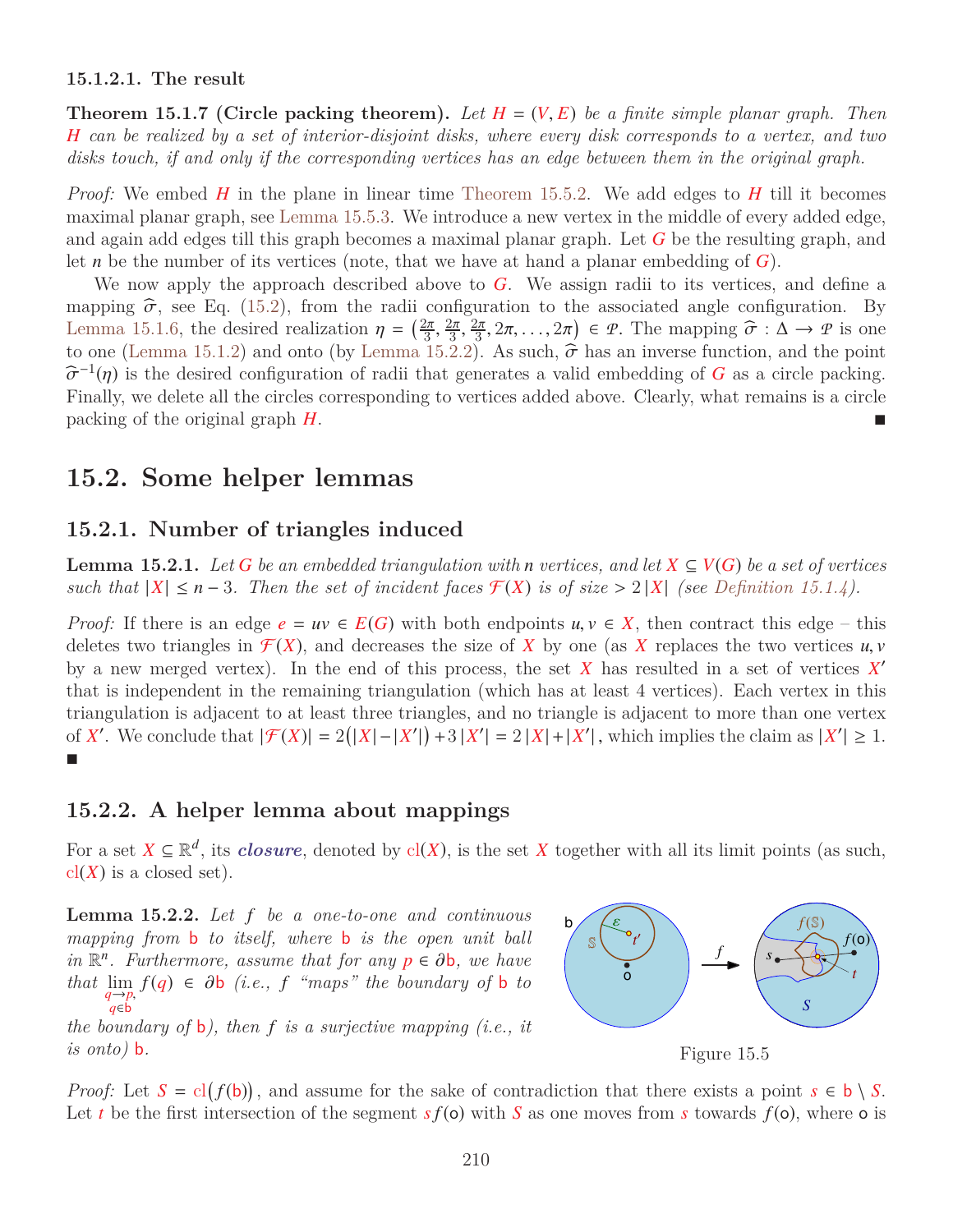the origin. Observe that *t* is a boundary point of *S*. Now, the points  $f(\mathbf{o})$  and *s* are in **b**, and as such *t* ∈ *f*(o)*s* ⊆ **b**. Furthermore, since *t* ∈ *S*, there exits *t'* = *f*<sup>-1</sup>(*t*) ∈ cl(b) such that *f*(*t'*) = *t*. If *t'* ∈ ∂b, then<br>by assumption *f*(*t'*) ∈ ∂b, which is a contradiction<sup>®</sup> As such *t'* ∈ b by assumption  $f(t') \in \partial b$ , which is a contradiction<sup>®</sup>. As such,  $t' \in b$ .<br>We now prove that *t* can not be a boundary point of S, thus getting

We now prove that *t* can not be a boundary point of *S*, thus getting a contradiction. Indeed, consider an  $\varepsilon > 0$  sufficiently small such that the sphere  $\mathcal S$  of radius  $\varepsilon$  centered at *t'* is contained in **b**. Since  $\mathcal S$  is a closed set it must be that  $t \notin cl(f(\mathcal S))$  otherwise an easy limit argument shows that f is n S is a closed set, it must be that  $t \notin cl(f(\mathbb{S}))$ , otherwise an easy limit argument shows that f is not one-to-one<sup>®</sup>. In particular, let  $\delta$  be the minimum distance between *t* and cl( $f$ ( $\delta$ )), and observe that it must be that the ball of radius  $\delta/2$  centered at *t* is fully contained in the image of  $f$ (**b**) but this it must be that the ball of radius  $\delta/2$  centered at *t* is fully contained in the image of  $f(\mathbf{b})$ , but this contradicts *t* being on the boundary of S. contradicts *t* being on the boundary of *S*.

## **15.3. Bibliographical notes**

Our presentation follows Pach and Agarwal [**pa-cg-95**]. A nice survey of the circle packing theorem is provided by the wikipedia page on the circle packing theorem. An easy consequence of the circle packing theorem is the planar separator theorem – see next chapter for details.

**Some history.** The circle packing theorem, also known as the Koebe-Andreev-Thurston theorem, has a curious history considering that William Thurston was born ten years after Koebe proved the theorem. In 1985 Thurston, who was brilliant mathematician and a Fields medalist, gave a talk outlining a proof of the circle packing theorem and pointing out that Andreev's work [**a-ocpls-70**] implies it. A few years later it came to light that Koebe already proved it in 1936 [**k-kdka-36**].

Thurston was interested in the circle packing theorem as a way to construct (i.e., approximate) a conformal mapping *<sup>f</sup>* between two simply connected open sets *<sup>X</sup>*,*<sup>Y</sup>* in the plane. Such a conformal mapping preserve angles – that is, two curve that intersect in a certain angle in  $\overline{X}$ , get mapped by *f* into two curves that intersect in *Y* with the same angle. This is known as the *Riemann mapping theorem* which was proved in 1912 by Carathéodory, However, there are other techniques that works for achieving such a conformal mapping. The Riemann mapping theorem is quite surprising as it implies that one can deform an image into any reasonable shape while preserving angles.

**State of the art in practice.** According to Kenneth Stephenson (personal communication, May 2017), the current state of the art as far as implementation is GOPack [**osc-lcpa-17**]. For smaller configurations the algorithm of Collins and Stephenson [**cs-cpa-03**] seems to work well. For truly small configurations, one can adjust the radii directly (the whac-an-angle game), but one still has to do the embedding itself, which might not be easy. In particular, the GOPack package mentioned above, maintains not only the radii of the circles, but also their centers, and alternates between updating the location of the centers and radii. While in practice this works quite well, there is currently no proof of convergence for this method. We refer the reader to the aforementioned papers and references there in for more details about algorithms and results about circle packing. The book by Stephenson [**s-icptd-05**] is a good introduction to this material.

<span id="page-8-0"></span> $\Phi$ Formally, we are dealing here with an extension of f that is defined on the boundary of **b** using the limit. We omit the tedious and easy details to keep things clean/simple.

<span id="page-8-1"></span><sup>©</sup>Indeed, if  $t \in \text{cl}(f(\mathbb{S}))$ , then there exists a sequence of points  $p_1, p_2, \ldots \in f(\mathbb{S})$  that converges to *t*. Then, the sequence  $(p_1)$   $f^{-1}(p_2)$   $\in \mathbb{S}$ . The set  $\mathbb{S}$  is bounded and closed (i.e., its compa  $f^{-1}(p_1), f^{-1}(p_2), \ldots \in \mathbb{S}$ . The set  $\mathbb{S}$  is bounded and closed (i.e., its compact), and as such, this sequence have a subsequence  $f^{-1}(p_1), f^{-1}(p_2), \ldots \in \mathbb{S}$  that converges to a limit point  $p \in \mathbb{S}$ . We then h  $f^{-1}(p_{i_1}), f^{-1}(p_{i_2}), \ldots \in \mathbb{S}$  that converges to a limit point  $p \in \mathbb{S}$ . We then have that  $f(p) = \lim_{j} f(f^{-1}(p_{i_j})) = t$ . Namely,  $f(f') - f(p)$  and  $f' \neq p$ . Thus contradicting f being one-to-one.  $f(t') = f(p)$  and  $t' \neq p$ . Thus contradicting f being one-to-one.